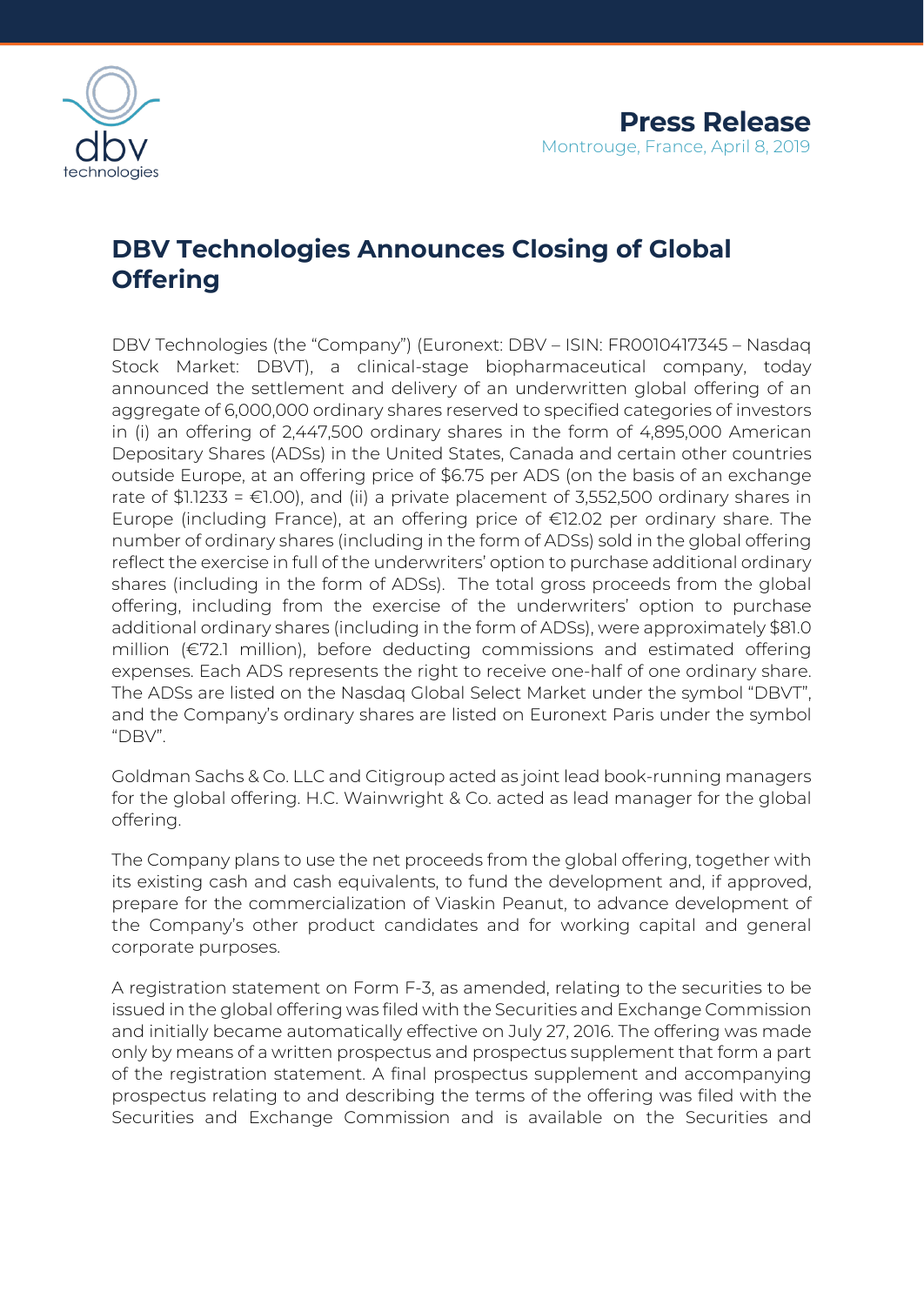

Exchange Commission's website at [www.sec.gov.](http://www.sec.gov/) Copies of the final prospectus supplement and accompanying prospectus may also be obtained for free from: Goldman Sachs & Co. LLC, Attention: Prospectus Department, 200 West Street, New York, NY 10282, via telephone: 1-866-471-2526, facsimile: 212-902-9316 or via email: [prospectusgroup-ny@ny.email.gs.com;](mailto:prospectusgroup-ny@ny.email.gs.com) or Citigroup, c/o Broadridge Financial Solutions, 1155 Long Island Avenue, Edgewood, New York, 11717 or via telephone: 800- 831-9146. No prospectus subject to approval by the French Autorité des Marchés Financiers (AMF) has been filed in France in connection with the global offering.

\* \* \*

#### About DBV Technologies

DBV Technologies is developing Viaskin®, a proprietary technology platform with broad potential applications in immunotherapy. Viaskin is based on epicutaneous immunotherapy, or EPIT®, DBV's method of delivering biologically active compounds to the immune system through intact skin. With this new class of self-administered and non-invasive product candidates, the Company is dedicated to safely transforming the care of food allergic patients, for whom there are no approved treatments. DBV's food allergies programs include ongoing clinical trials of Viaskin Peanut and Viaskin Milk, and preclinical development of Viaskin Egg. DBV is also pursuing a human proof-of-concept clinical trial of Viaskin Milk for the treatment of Eosinophilic Esophagitis, and exploring potential applications of its platform in vaccines and other immune diseases. DBV Technologies has global headquarters in Montrouge, France and offices in Bagneux, France, Summit, NJ and New York, NY. The Company's ordinary shares are traded on segment B of Euronext Paris (Ticker: DBV, ISIN code: FR0010417345), part of the SBF120 index, and the Company's ADSs (each representing one-half of one ordinary share) are traded on the Nasdaq Global Select Market (Ticker: DBVT).

#### Forward Looking Statements

This press release contains forward-looking statements, including statements about the anticipated use of proceeds from the offering. These forward-looking statements are not promises or guarantees and involve substantial risks and uncertainties. Factors that could cause actual results to differ materially from those described or projected herein include risk associated with market and other financing conditions, risks associated with clinical trials and regulatory reviews and approvals, and risk related to the sufficiency of the Company's existing cash resources and liquidity. A further list and description of these risks, uncertainties and other risks can be found in the Company's regulatory filings with the French Autorité des Marchés Financiers and U.S. Securities and Exchange Commission, including in the Company's Annual Report on Form 20-F for the year ended December 31, 2018. Existing and prospective investors are cautioned not to place undue reliance on these forward-looking statements, which speak only as of the date hereof. The Company undertakes no obligation to update or revise forward-looking statements as a result of new information, future events or circumstances, or otherwise, except as required by law.

## DBV Investor Relations Contact

Sara Blum Sherman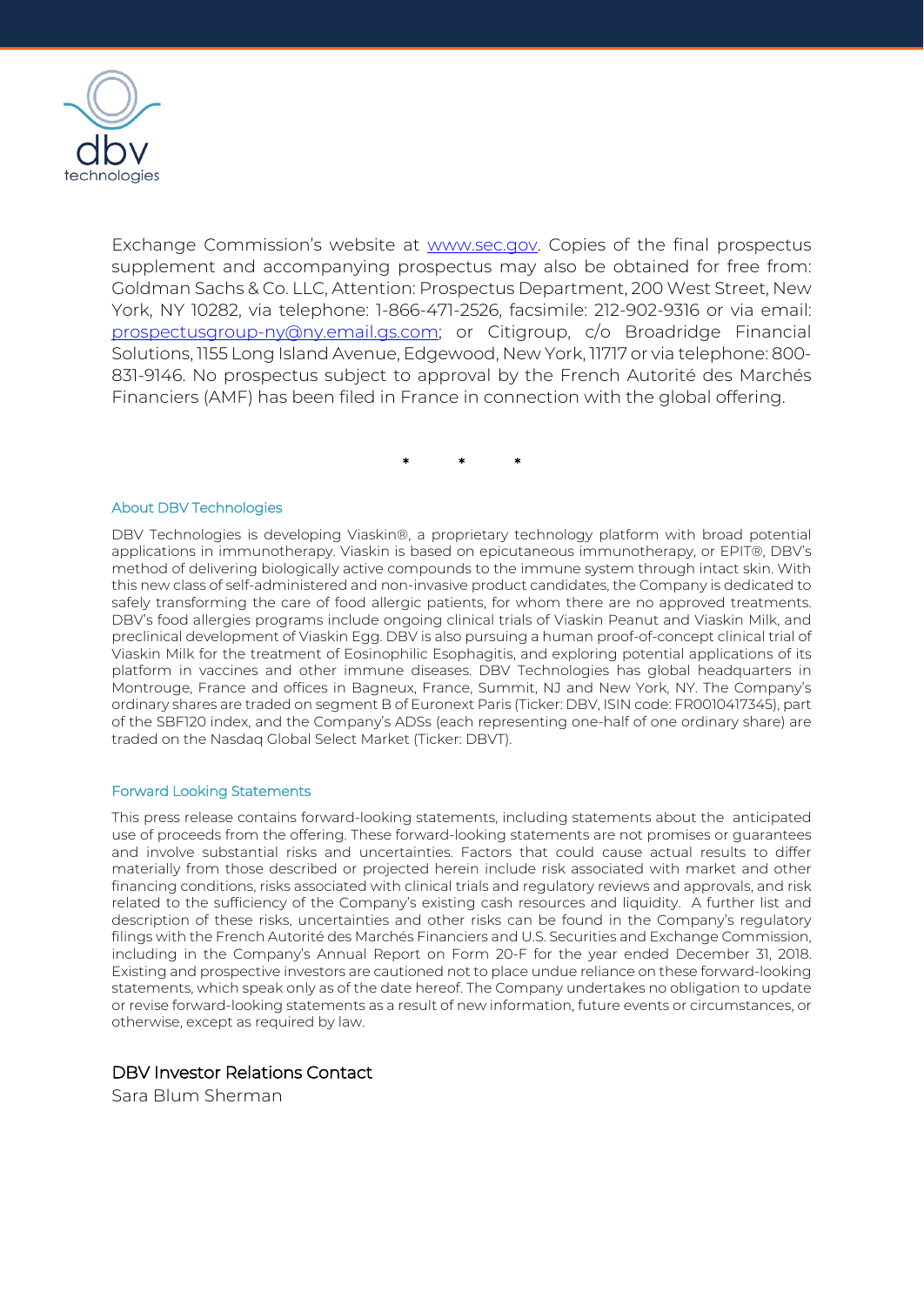

Senior Director, Investor Relations & Strategy +1 212-271-0740 [sara.sherman@dbv-technologies.com](mailto:sara.sherman@dbv-technologies.com)

# DBV Media Contact

Joe Becker VP, Global Corporate Communications +1-646-650-3912 joseph.becker@dbv-technologies.com

### **Disclaimers**

This press release does not constitute an offer to sell nor a solicitation of an offer to buy, nor shall there be any sale of ordinary shares or ADSs in any state or jurisdiction in which such an offer, solicitation or sale would be unlawful prior to registration or qualification under the securities laws of any such state or jurisdiction.

The distribution of this document may, in certain jurisdictions, be restricted by local legislations. Persons into whose possession this document comes are required to inform themselves about and to observe any such potential local restrictions.

No prospectus subject to approval by the French Autorité des Marchés Financiers (AMF) has been filed in connection with the global offering. Copies of the Company's Reference Document, including the risk factors, registered by the AMF on April 1, 2019, under No. D.19-0235 are available for free at the Company's head office located at: 177-,181 avenue Pierre Brossolette, 92120 Montrouge, France, and on the AMF's website a[t www.amf-france.org.](http://www.amf-france.org/) 

This document does not constitute an offer to the public in France and the securities referred to in this document can only be offered or sold in France pursuant to article L. 411-2-II of the French Monetary and Financial Code to (i) providers of third party portfolio management investment services, (ii) qualified investors (investisseurs qualifiés) acting for their own account and/or (iii) a limited group of investors (cercle restreint d'investisseurs) acting for their own account, all as defined in and in accordance with articles L. 411-1, L. 411-2 and D. 411-1 to D. 411-4 and D. 754-1 and D. 764-1 of the French Monetary and Financial Code.

This announcement is not an advertisement and not a prospectus within the meaning of Directive 2003/71/EC of the European Parliament and of the Council of 4 November 2003, as amended (the "Prospectus Directive").

With respect to the member States of the European Economic Area, no action has been undertaken or will be undertaken to make an offer to the public of the securities referred to herein requiring a publication of a prospectus in any relevant member State. As a result, the securities may not and will not be offered in any relevant member State except in accordance with the exemptions set forth in Article 3(2) of the Prospectus Directive or under any other circumstances which do not require the publication by the Company of a prospectus pursuant to Article 3 of the Prospectus Directive and/or to applicable regulations of that relevant member State.

This document is only being distributed to, and is only directed at, persons in the United Kingdom that (i) are "investment professionals" falling within Article 19(5) of the Financial Services and Markets Act 2000 (Financial Promotion) Order 2005 (as amended, the "Order"), (ii) are persons falling within Article 49(2)(a) to (d) ("high net worth companies, unincorporated associations, etc.") of the Order, or (iii) are persons to whom an invitation or inducement to engage in investment activity (within the meaning